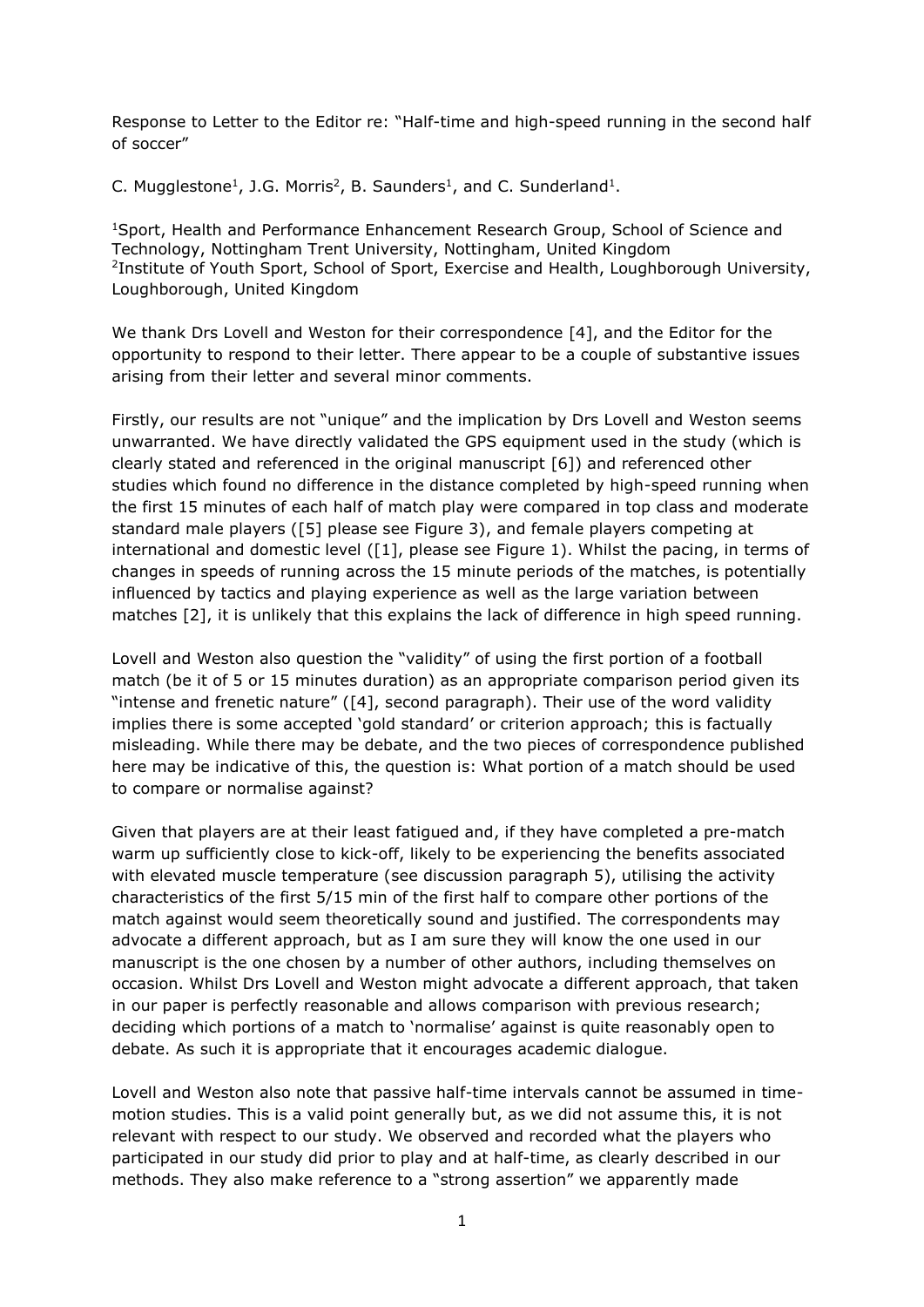regarding the efficacy of re-warm-up. The statement to which they refer (discussion first sentence, paragraph 5) is part of a substantial paragraph discussing our study's findings and its implications. Our study found that even with a pre-match warm up, there was no difference in high-speed running completed when the first 5 / 15 minutes of play was compared with the same period post-half time when there was no re-warm up. As outlined in the paper, there may be a number of possible reasons for our observations, but the delay between the end of warm-up or re-warm-up and the commencement of competitive play is probably key (discussion paragraph 5). The paper never advocated the elimination of warm-up or re-warm-up we merely examined what was happening in real competitive conditions and discussed some of the potential implications arising from these observations. It is not enough to demonstrate something can work in a laboratory or otherwise optimal conditions if a key aim is to subsequently apply a particular procedure in non-laboratory or less than optimal conditions. It is essential to know what happens in practice and in turn what are the implications of this. Given the delays that may occur between the end of a warm-up and the beginning of competitive match play in many situations and the necessity for other activities such as tactical discussions at half-time, it is simplistic to assume that any warm-up will be beneficial in performance terms (see paragraph 5). The correspondents are entitled to their interpretation but we do not believe that when the paragraph and associated paper is read in its entirety their interpretation is inevitable.

We are happy to have our attention drawn to 2 papers by the correspondents [\[3](#page-2-5)[,7\]](#page-2-6), but clearly their findings could not have been considered in the paper we published as they were not in the public domain at the time of its submission. Given the ever increasing volume of research and the guidelines set by journals it is inevitable that there will be some debate among authors, reviewers and indeed readers, regarding which academic papers should be referenced and which should not. We feel we gave due acknowledgement to the weight of available evidence given this was a research paper and not a review. If the correspondents feel there was insufficient acknowledgement to their work, it was not deliberate and clearly their correspondence will go some way to addressing any perceived oversight.

We believe that acknowledging weaknesses in one's work is an integral part of the scientific process and we have tried to acknowledge any shortcomings. In hindsight it may well be that an alternative analytical strategy (multi-level modelling) may have been a more optimal analysis methodology. There is clearly scope for further research investigating how both warm-ups and re-warm-ups at half-time impact on soccer performance. Our paper "Half-time and high-speed running in the second half of soccer" provides an observational description of what actually occurs during competitive soccer matches.

## **Contact Details for the Corresponding Author:**

Dr Caroline Sunderland Sport Health and Performance Enhancement Research Group School of Science and Technology Clifton Lane Nottingham NG11 8NS